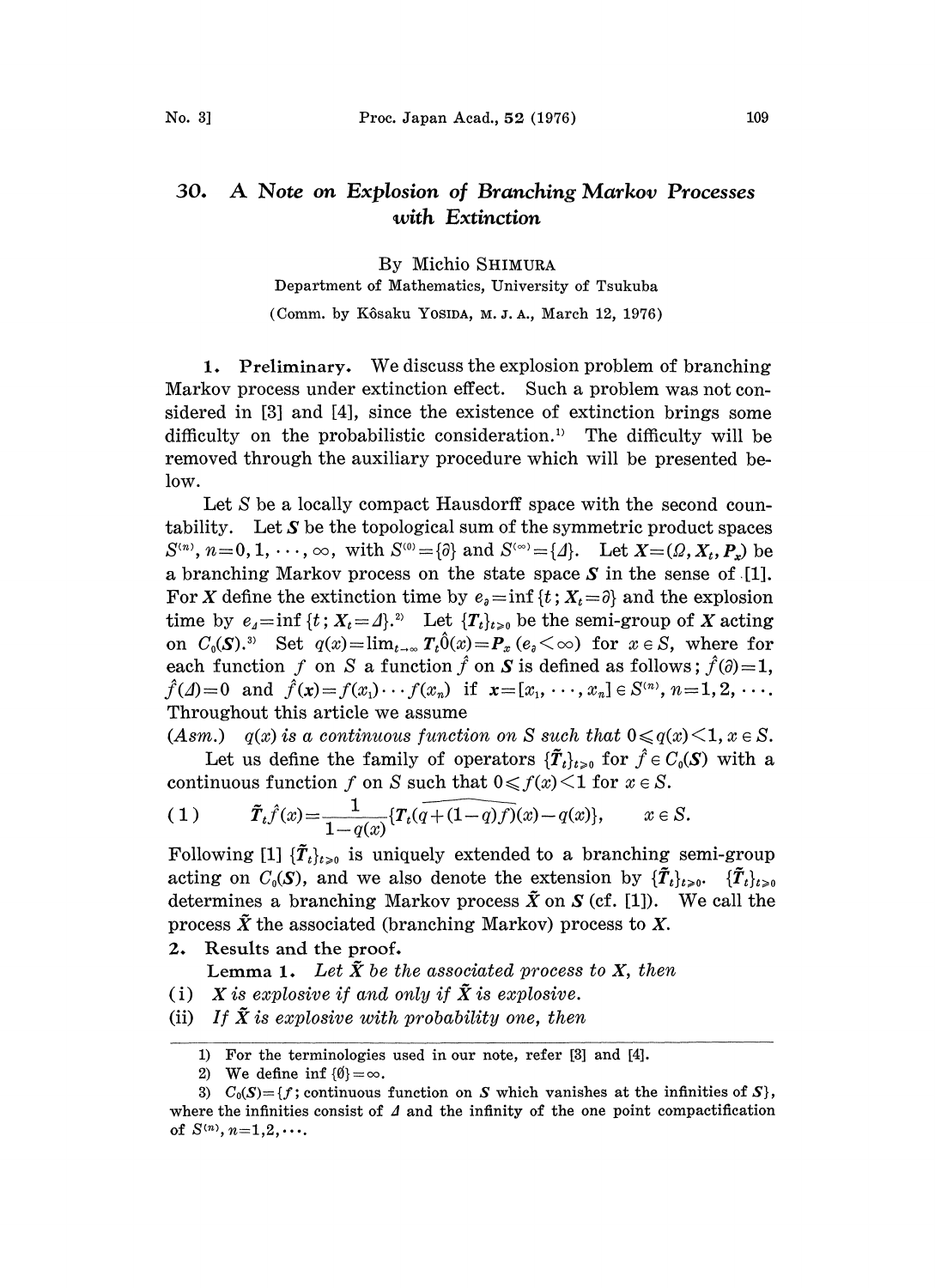110 M. SHIMURA

 $P_x$  (e<sub>a</sub>  $\lt \infty$  or e<sub>4</sub> $\lt \infty$ )=1 for  $x \in S$ . **Proof.** (i) Setting  $f=1$  in (1), and letting  $t\rightarrow\infty$ , we have ( 2 )  $\tilde{P}_x(\tilde{e}_A = \infty) = \frac{1}{1-q(x)} \{P_x(e_A = \infty) - q(x)\}, \qquad x \in S^{(*)}$ 

(i) follows from (2).

(ii) Since  $\tilde{P}_x(\tilde{e}_4=\infty)=0$  for  $x \in S$ , we have from (2)  $P_x(e_4=\infty)=q(x)$ for  $x \in S$ . Hence we have  $P_x(e_3 \le \infty) + P_x(e_4 \le \infty) = 1$  for  $x \in S$ . Noting  ${e_i \leq \infty} \cap {e_1 \leq \infty} = \emptyset$ , we obtain (ii).

Lemma 2. Let X be the  $(X, k, \pi)$ -branching Markov process,<sup>5)</sup> where the branching law is given by

$$
(3) \qquad \pi(x,dy) = p_0 \delta_{\delta}(dy) + \sum_{n=2}^{\infty} p_n \delta_{[\frac{x}{2},\cdots,\frac{x}{n}]}(dy), \qquad x \in S, dy \subset S^{\mathfrak{h}}
$$

and  $p_n$ ,  $n=0,2,3,\cdots$ , is a probability sequence. Suppose that  $P_x(e_a \leq \infty) = q$  for  $x \in S$  for some constant  $q \in (0, 1)$ . Then the associated process  $\tilde{X}$  is the  $(X, \tilde{k}, \tilde{\pi})$ -branching Markov process, where  $(n=0,2,3,\cdots,$  is a probability sequence. Supp<br>  $(x) = q$  for  $x \in S$  for some constant  $q \in (0,1)$ . Then the c<br>  $\tilde{X}$  is the  $(X, \tilde{k}, \tilde{\pi})$ -branching Markov process, where<br>  $\tilde{k}(x) = (1-\tilde{p}_1)k(x)$  and  $\tilde{\pi}(x, dy) = \sum_{n=1}^{\$ 

$$
\begin{array}{ll}\tilde{k}(x)\!=\!(1\!-\!\tilde{p}_1)k(x) \quad and & \tilde{\pi}(x,dy)\!=\!\!\sum\limits_{n=2}^\infty \frac{\tilde{p}_n}{1\!-\!\tilde{p}_1} \delta_{[\![\underline{x},\cdots,\underline{x}]\!]}(dy),\\ & \phantom{a} x\in S, \,dy\!\subset\! \boldsymbol{S}, \end{array}
$$

where  $\tilde{p}_n$ ,  $n=1, 2, \dots$ , is the probability sequence determined by the following identity

following identity  
\n(4) 
$$
\frac{1}{1-q} \left\{ \sum_{n=2}^{\infty} p_n (q+(1-q)\xi)^n + p_0 - q \right\} = \sum_{n=1}^{\infty} \tilde{p}_m \xi^n, \qquad 0 \leq \xi \leq 1.
$$

Proof. Here we are content with the following heuristic proof. Let f be a suitably "smooth" function on S with  $0 \le f(x) \le 1$  for  $x \in S$ , then we have from  $[1; III]$ 

(5) 
$$
\lim_{t \to 0} \frac{T_t \hat{f}(x) - f(x)}{t} = \mathcal{G}f(x) + k(x) \Big\{ p_0 + \sum_{n=2}^{\infty} p_n f(x)^n - f(x) \Big\},
$$

where  $\mathcal G$  is the infinitesimal operator of X. By the relation (1) between

$$
\begin{aligned}\n\{\mathbf{T}_t\}_{t>0} \text{ and } \{\tilde{\mathbf{T}}_t\}_{t>0}, \text{ and by (5)} \\
\lim_{t \to 0} \frac{\tilde{\mathbf{T}}_t \hat{f}(x) - f(x)}{t} \\
\text{(6)} \quad &= \frac{1}{1-q} \lim_{t \to 0} \frac{\mathbf{T}_t \overline{(q + (1-q)f)}(x) - (q + (1-q)f(x))}{t} \\
&= \mathcal{G}f(x) + k(x) \Big( \frac{1}{1-q} \sum_{n=2}^{\infty} p_n (q + (1-q)f(x))^n + p_0 - q - f(x) \Big).\n\end{aligned}
$$

Let us rewrite the last term of  $(6)$  using  $(4)$ , then we have

<sup>4)</sup>  $\tilde{P}(\epsilon)$ ,  $\tilde{e}_{\theta}$  and  $\tilde{e}_{\theta}$  are the probability measure, extinction time and explosion time of  $\tilde{X}$ , respectively.

<sup>5)</sup> For the definition of  $(X, k, \pi)$ -branching Markov process, refer [3].

<sup>6)</sup>  $\delta_x(\cdot)$  is a measure on S having a unit mass only on x.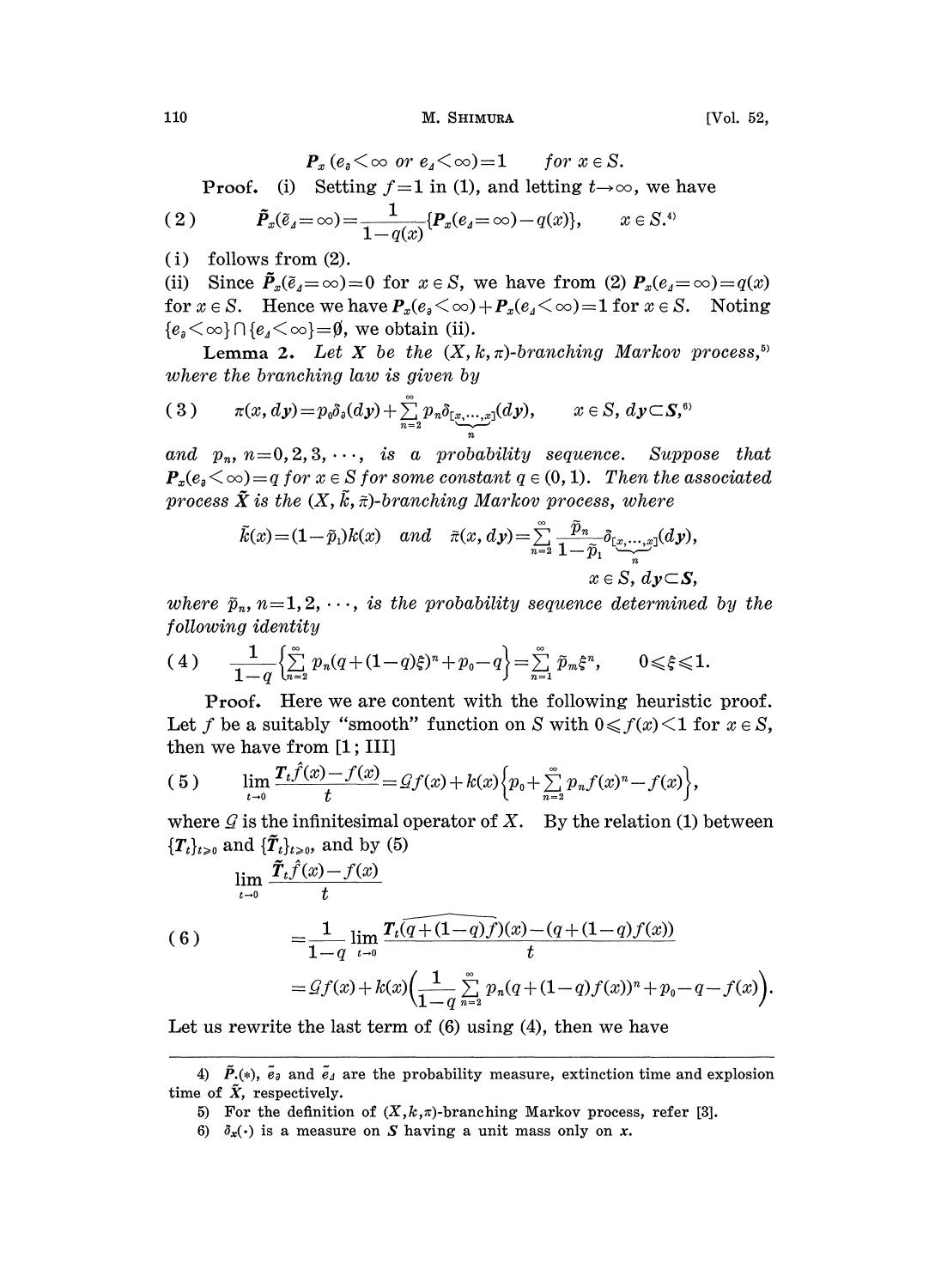$$
\lim_{t \to 0} \frac{\tilde{T}_t \hat{f}(x) - f(x)}{t} = \mathcal{Q}f(x) + \tilde{k}(x) \Big\{ \sum_{n=2}^{\infty} \frac{\tilde{p}_n}{1 - \tilde{p}_1} f(x)^n - f(x) \Big\} \qquad x \in S.
$$

Hence X is the  $(X, \tilde{k}, \tilde{\pi})$ -branching Markov process (cf. [1]).

Lemma 3. Let  $X$  be the same as in Lemma 2. Suppose that  $P_x(\tau \leq \infty)=1$  for  $x \in S$ , where  $\tau$  is the first branching time defined by  $\tau=\inf\{t\,;\,X_t\in S^{(n)}\}\,$  if  $X_0\in S^{(n)}$ . Then  $P_x(e_0<\infty)=q$  for  $x\in S$ , where q is the minimal root of the equation

$$
\xi = F(\xi) = p_0 + \sum_{n=2}^{\infty} p_n \xi^n
$$
,  $\xi \in [0, 1]$ .

Our proof is essentially owe to  $[2]$  (refer also  $[5]$ ), so we omit it.

**Proposition.** Let  $X=(W, X_t, P_x)$  be a temporally homogeneous  $Lévy$  process on the real line  $R$  satisfying the condition  $P_0(\sup_{0\leq t<\infty}X_t=\infty)=1.$  Let  $k(x)$  be a non-negative continuous function on R satisfying  $\lim_{x\to\infty} k(x) = \infty$ . Let  $\pi(x, dy) = p\delta_{\theta}(dy) + (1-p)\delta_{[x, x]}(dy)$  $(x \in R, dy \subset R)$  for any constant  $p \in (0, 1/2)$ .<sup>7</sup> Consider the  $(X, k, \pi)$ branching Lévy process  $X$ . Then

( i )  $q(x)=P_x(e_{\rho}<\infty)=p/(1-p)$  for  $x \in R$ .

(ii) The associated process  $\tilde{X}$  is the  $(X, (1-2p)k(x), \delta_{\text{f}x,x}(dy))$ - branching Lévy process.

(iii) If  $\tilde{X}$  is explosive with probability one, then X is also explosive, not with probability one but  $P_x(e_4<\infty)=P_x(e_4=\infty)=(1-2p)/(1-p)$ for  $x \in R$ .

**Proof.** To prove (i) check  $P_x(\tau \leq \infty)=1$  for  $x \in R$ , which follows from

$$
\boldsymbol{P}_x(\tau=\infty)=\lim_{t\to\infty}\boldsymbol{P}_x(\tau>t)=\lim_{t\to\infty}\int_W\exp\left\{-\int_0^t k(X_s)\,\mathrm{d}s\right\}d\boldsymbol{P}_x=0.
$$

by the condition given to X and  $k(x)$ . Then by Lemma 3 we obtain  $q(x) \equiv p/(1-p)$ . (ii) is a direct consequence of (i) and Lemma 2. (iii) is a direct consequence of (i) and Lemma 1.

**Remark.** By the condition given to X and  $k(x)$  and by the branching law, Proposition 1 or 2 in [4] is well applicable on  $\tilde{X}$  to obtain a sufficient condition for the explosion with probability one.

## References

- 1] Ikeda, N., Nagasawa, M., and Watanabe, S.: Branching Markov processes I, II and III. J. Math. Kyoto Univ., 8 (2), 233-278, 8 (3), 365-410 (1968),  $9(1), 95-160 (1969).$
- 2 Sevast'yanov, B.A.: Branching stochastic processes for particles diffusing in a bounded domain with absorbing boundaries (English transl.). Theo. Prob. Appl., 3(2), 111-126 (1958).
- [3] Shimura, M.: The explosion problem of branching stable processes. J. Math. Kyoto Univ., 14 (1), 229-253 (1974).
	- 7) When  $p \in [1/2,1]$ , we have from Lemma 3  $q(x) \equiv 1$ , and our (Asm.) fails.